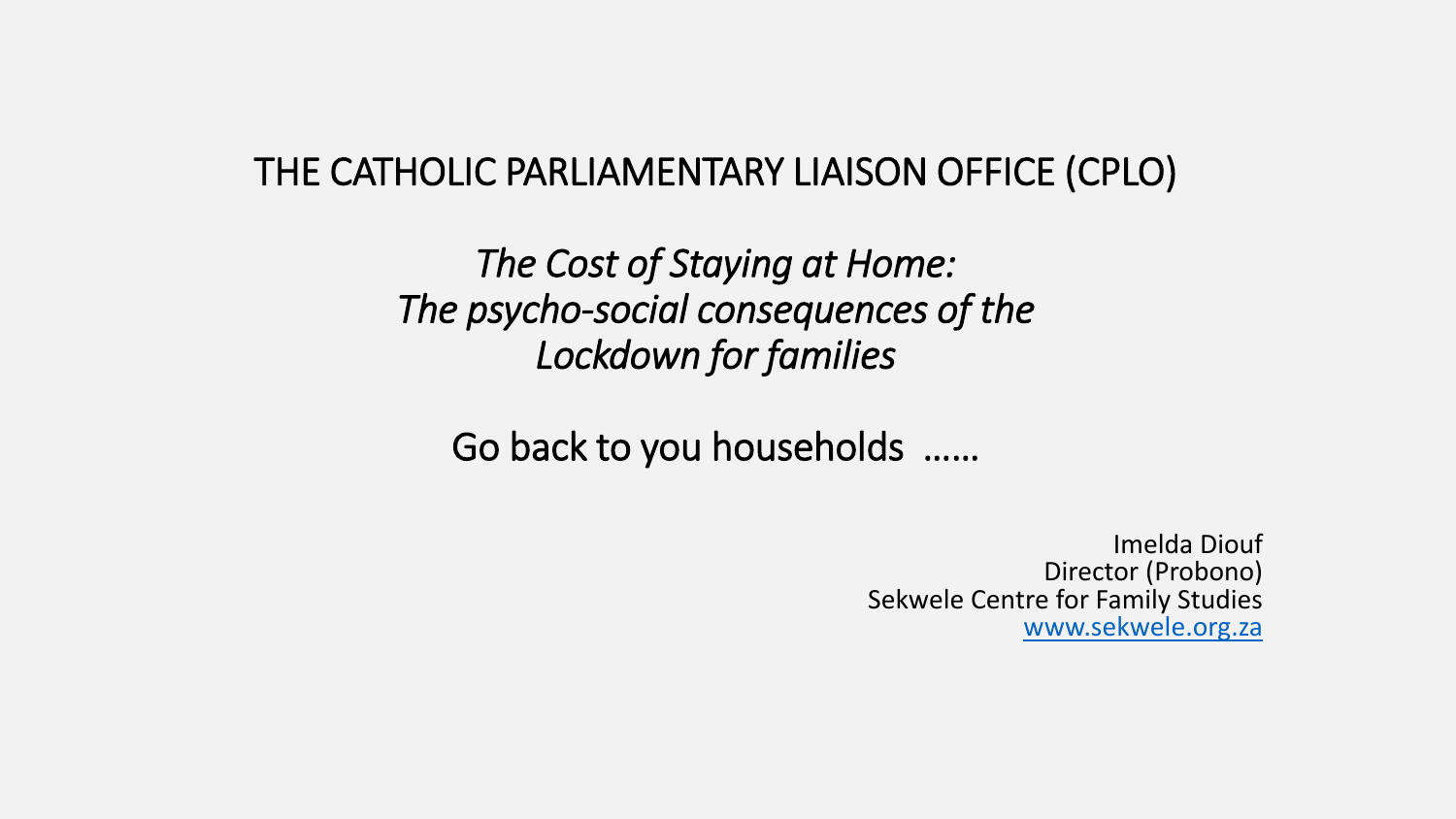# 7 slides:

Slide 1: introductory thought Slides 2-6: content development Slide 7: concluding thought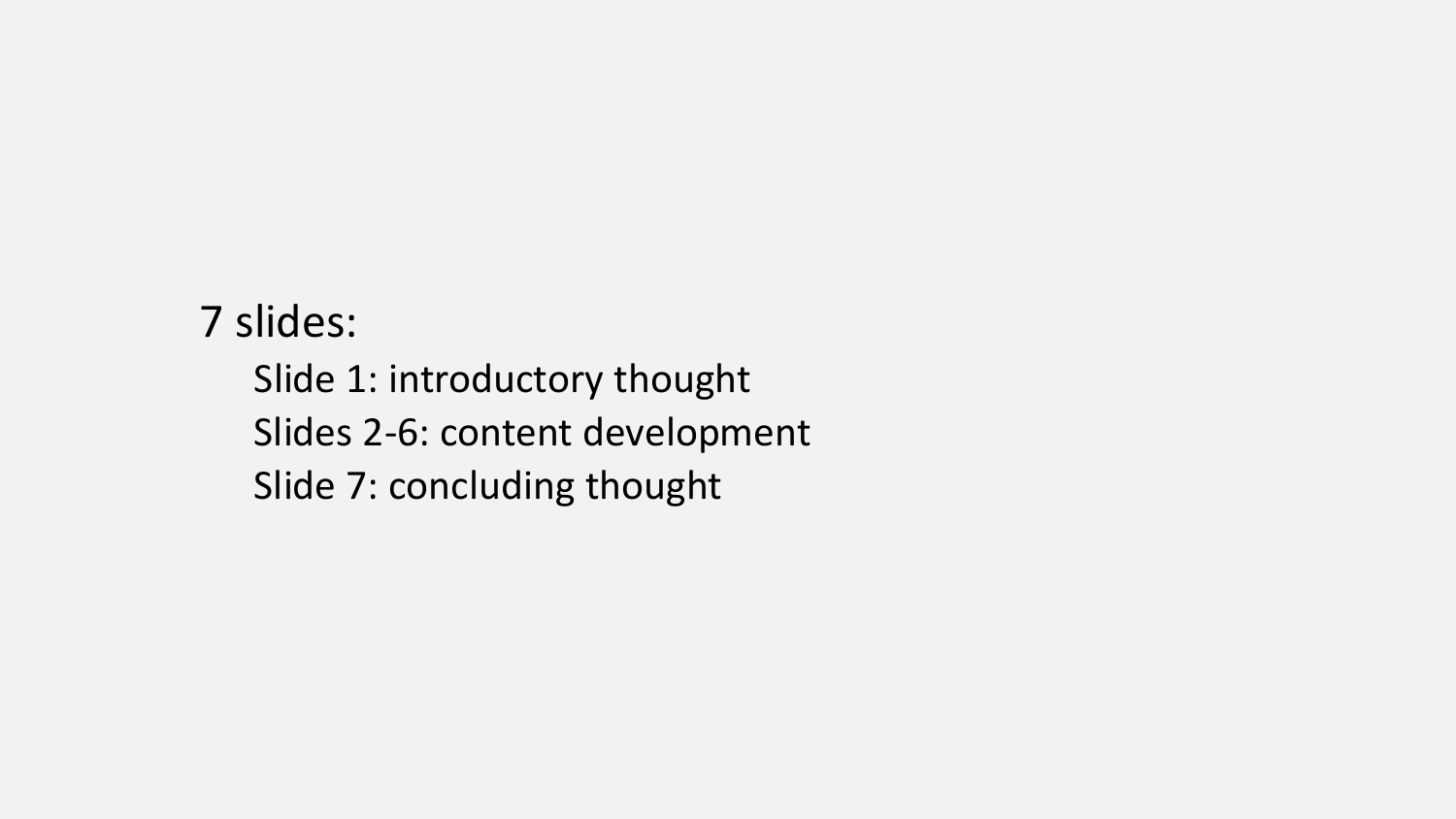## What do we want of a family?

"To undertake activities, programmes, projects and plans to promote, support and nourish well-functioning families that are loving, peaceful, safe, stable, and economically self-sustaining; that also provide care and physical, emotional, psychological, financial, spiritual, and intellectual support for their members."

(White Paper on Families 2013)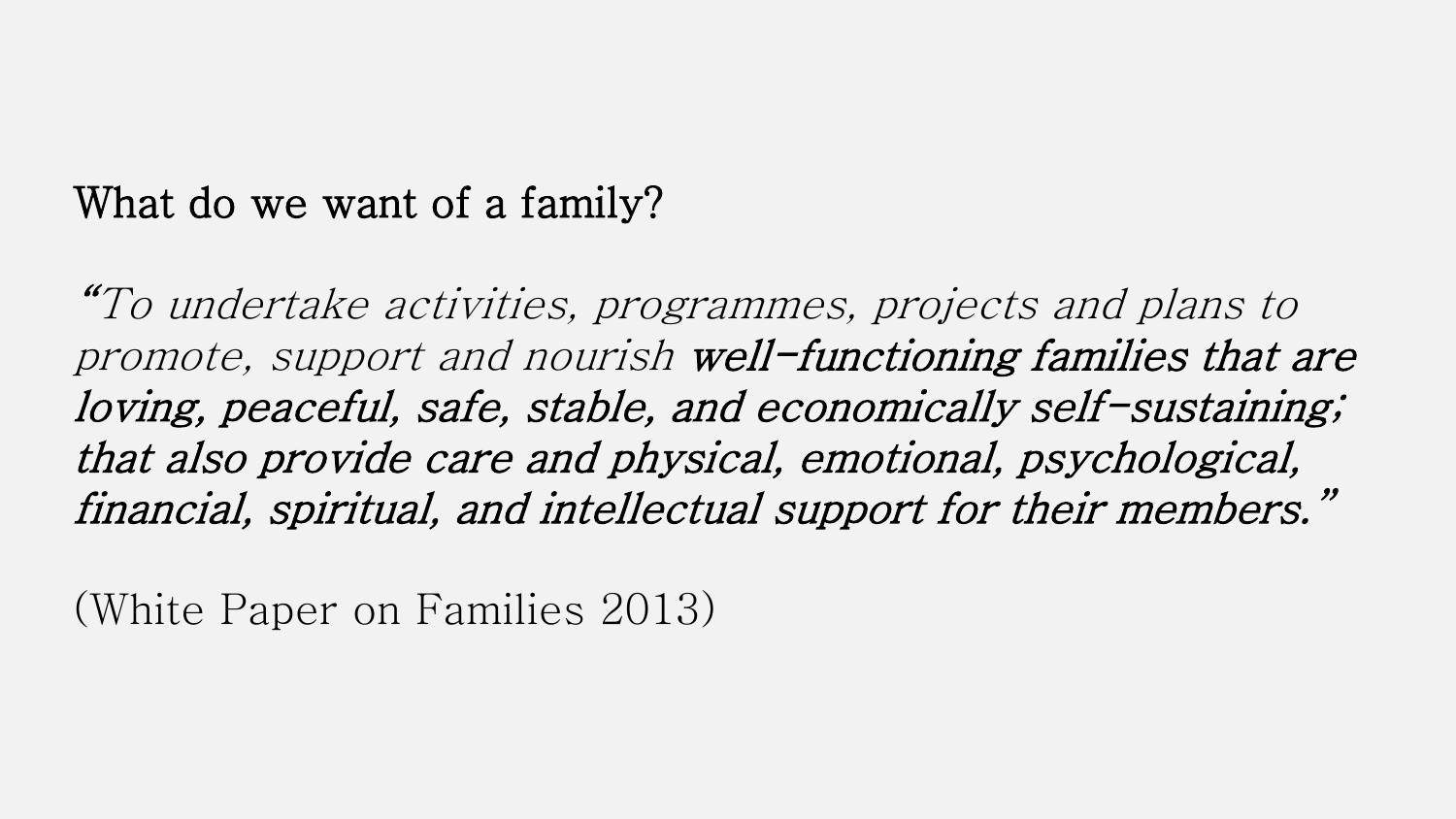#### What do we know of the family?

The home … the household … the South African family has been in crisis for many decades. The crisis precedes COVID-19. More than half of the population (30.5 mil) is chronically poor. Many people live in indigent households – highly dependent on social grants rather than the labour market. More than 18 million people receive a grant. (StatsSA Pre-COVID-19)

Pre- and post- apartheid, and colonial administrative and economic systems placed unbearable burden on family cohesion eg migrant labour patterns decreased family functioning in terms of marital unions, increased labour / economic burden of women and breakdown in the role of men as fathers.

- Psychosocial **wellbeing of the family** has been one of the ignored problems that the pandemic has now magnified
- Emotional, mental, physical, spiritual, psychological health of the **family unit has not been addressed** (Review of WPF)
- Delivery systems have not provided from a **holistic perspective** eg support to abused women, to hungry children, to vulnerable elders, a substance abuser, etc
- Psychosocial support (if accessible) is provided to a **constituent member NOT to the family unit** – almost always away from the home / household
- An abused woman is taken to a shelter, a hungry child is fed at school, a vulnerable elder goes to the clinic, grants to 18 million **individuals**, etc – the **silo approach addresses the individual**
- **During lockdown t**he decrease in assaults, robberies, hijackings but **increase in GBV has came as a surprise**  (?) to those that have ignored domestic violence /GBV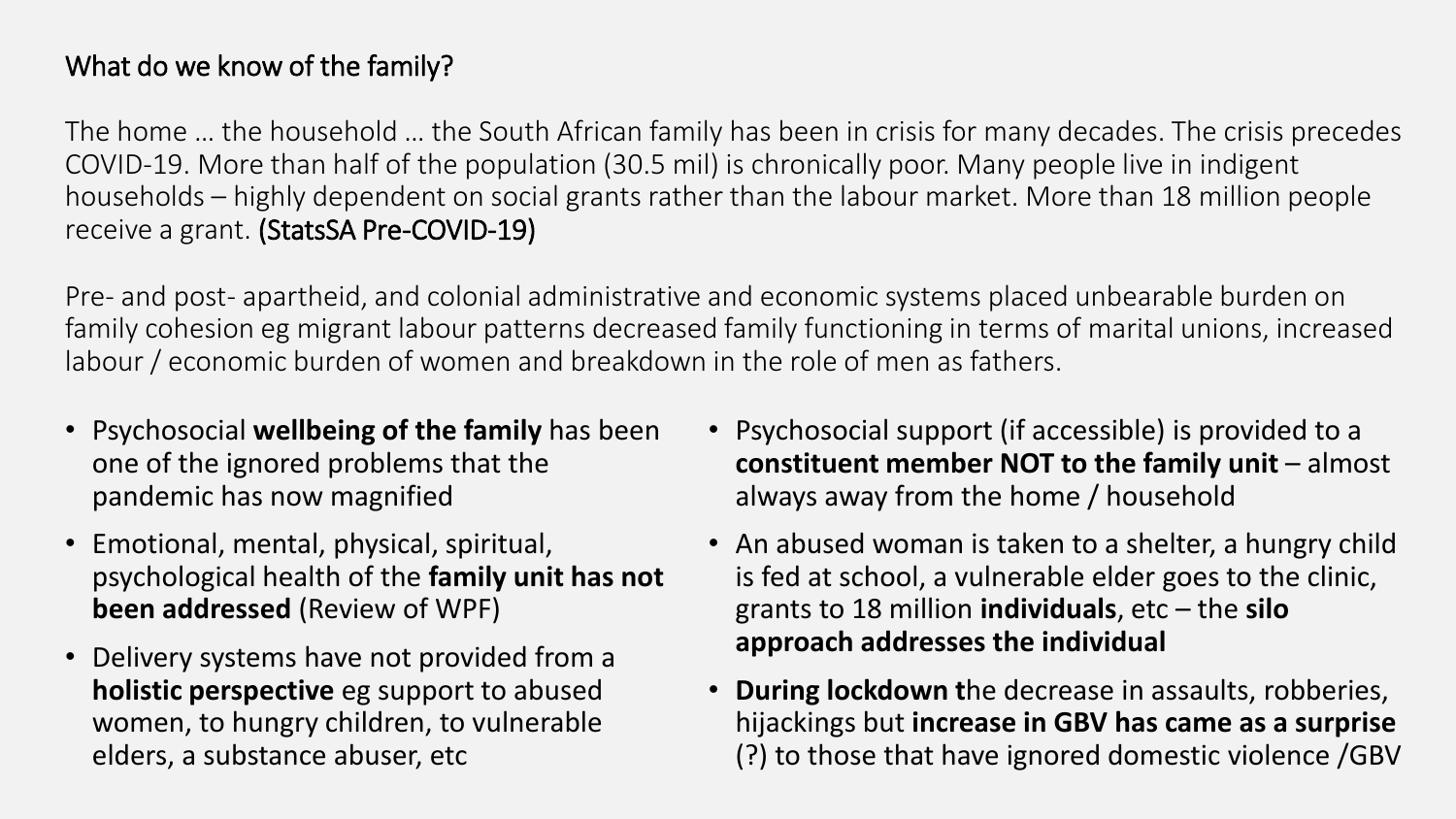### REVIEWING THE IMPLEMENTATION OF THE WHITE PAPER ON FAMILIES (October 2018, CSDA, UJ) … review was scathing

- There is currently no evidence that South Africa's family policy has achieved these outcomes – WPF 2013.
- The actual budgets for the implementation of the family policy are obscure. It is therefore not an unfair conclusion to reach that the policy exists on paper but not in practice.
- Coordination of services ……. the findings show that better coordination has not been achieved at national and provincial levels, while it is non-existent at local government level …. (should be) playing a central role in family services as they are closer to the real lives of families.
- Current implementation of the WPF amounts effectively to the implementation of the Children's Act (2005)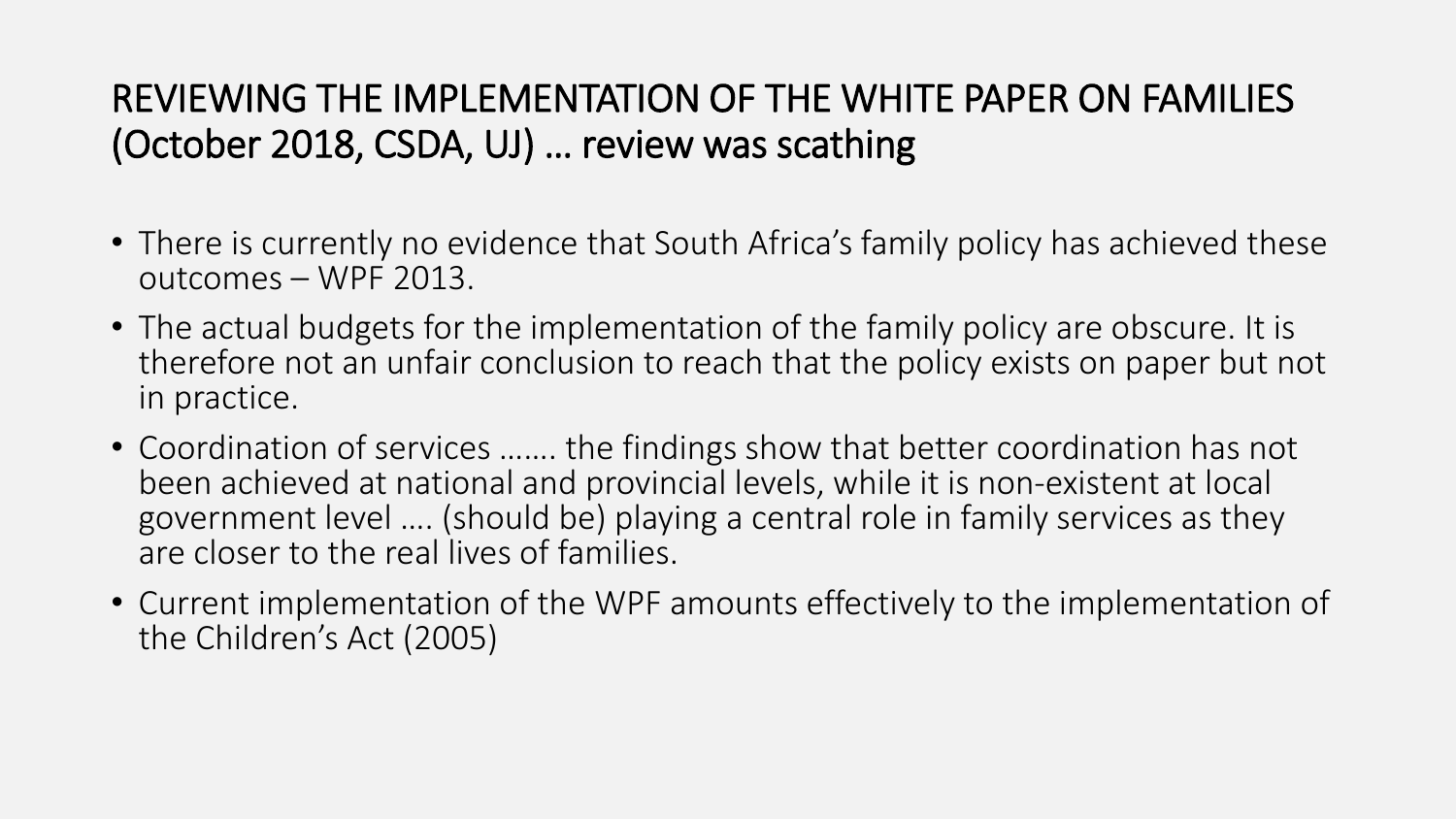What has the lockdown meant for family wellbeing? What has the lockdown meant for family relations? For family resilience?

Psychosocial weakness of families translates into weakness of society – domestic violence, GBV, substance abuse, neglect and abuse of children and elderly, abandonment of babies /children, increase in illegal unwanted births, etc

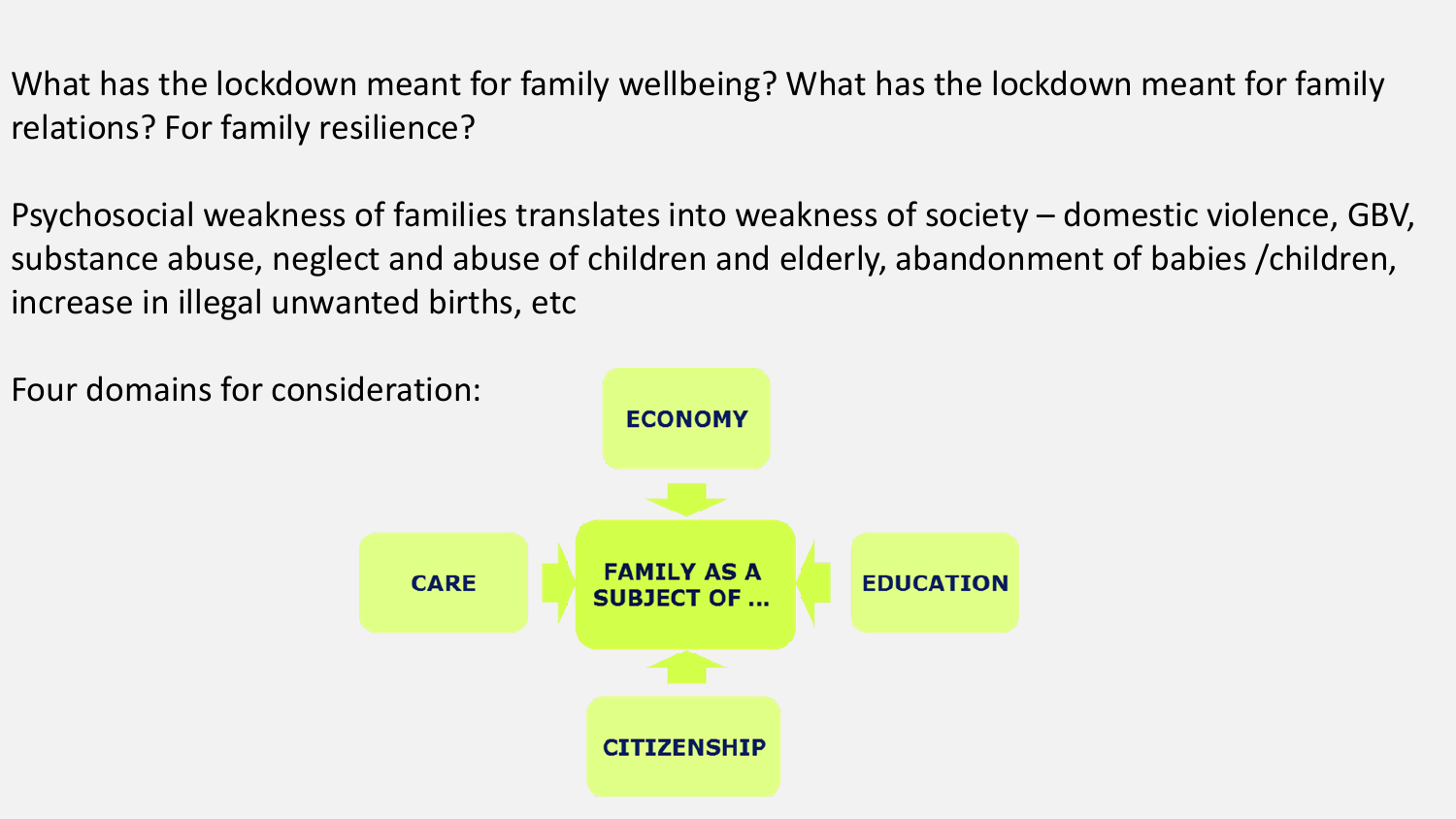# COVID-19 has additionally affected family and household functions ……

#### ECONOMY – weakened assets base and financial resilience

- Increased numbers of indigent households with inability to provide basic needs (food parcels and additional grants cannot cover ongoing need)
- Increased financial stress resulting from loss of work. Financial uncertainty will lead to *forced* shared / multigenerational homes with increasing pressures in terms of planning for the future

#### CARE – poorest face greatest burdens

- The care burden has placed on families beyond what is reasonable eg cancer, substance abuse, domestic violence, raising children, persons with disability, elderly.
- The PRIMARY CARE GIVER BURDEN (mainly women) has been taken to another level – in terms of basic needs eg water, food, fuel and keeping the peace!

#### EDUCATION – growing gap between the 2 economies

- Primary caregivers (mainly women) have now had to become teachers / facilitators of content of children's formal education – *"mountains on her back!"* – now an additional COVID mountain
- There is a growing gap educationally and skills because of the move to online knowledge acquisition; poor and under resourced homes are being left behind

#### CITIZENSHIP – *"not now because of COVID!"*

- The voices of citizens have been diminished as the COVID agenda overwhelms family issues eg domestic violence, care of family members, substance abuse, education
- Families themselves are being further weakened because government and other stakeholders who have weak implementation of family policy now have to rethink operations that suit the new normal – we can't because  $\ldots$ .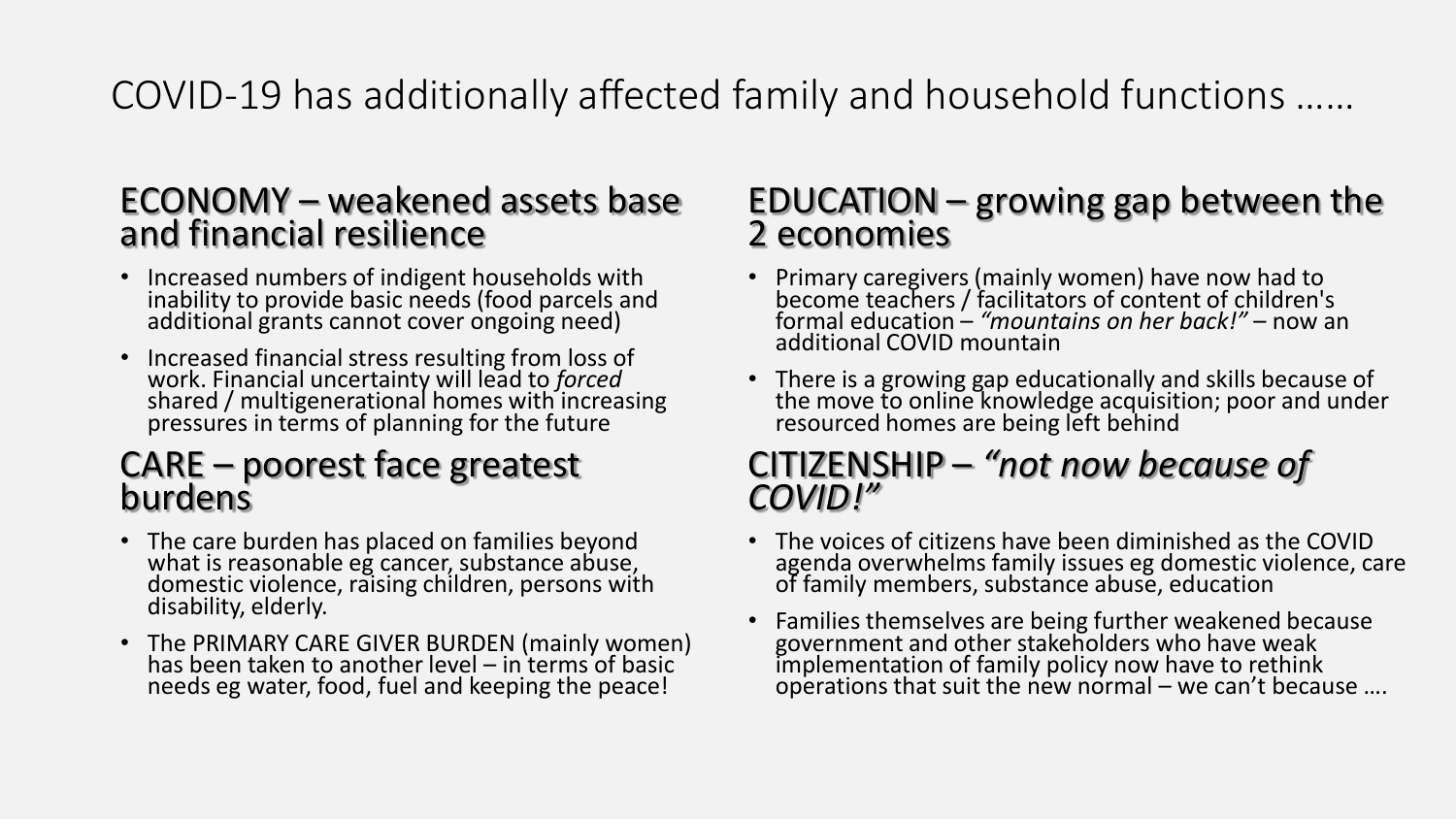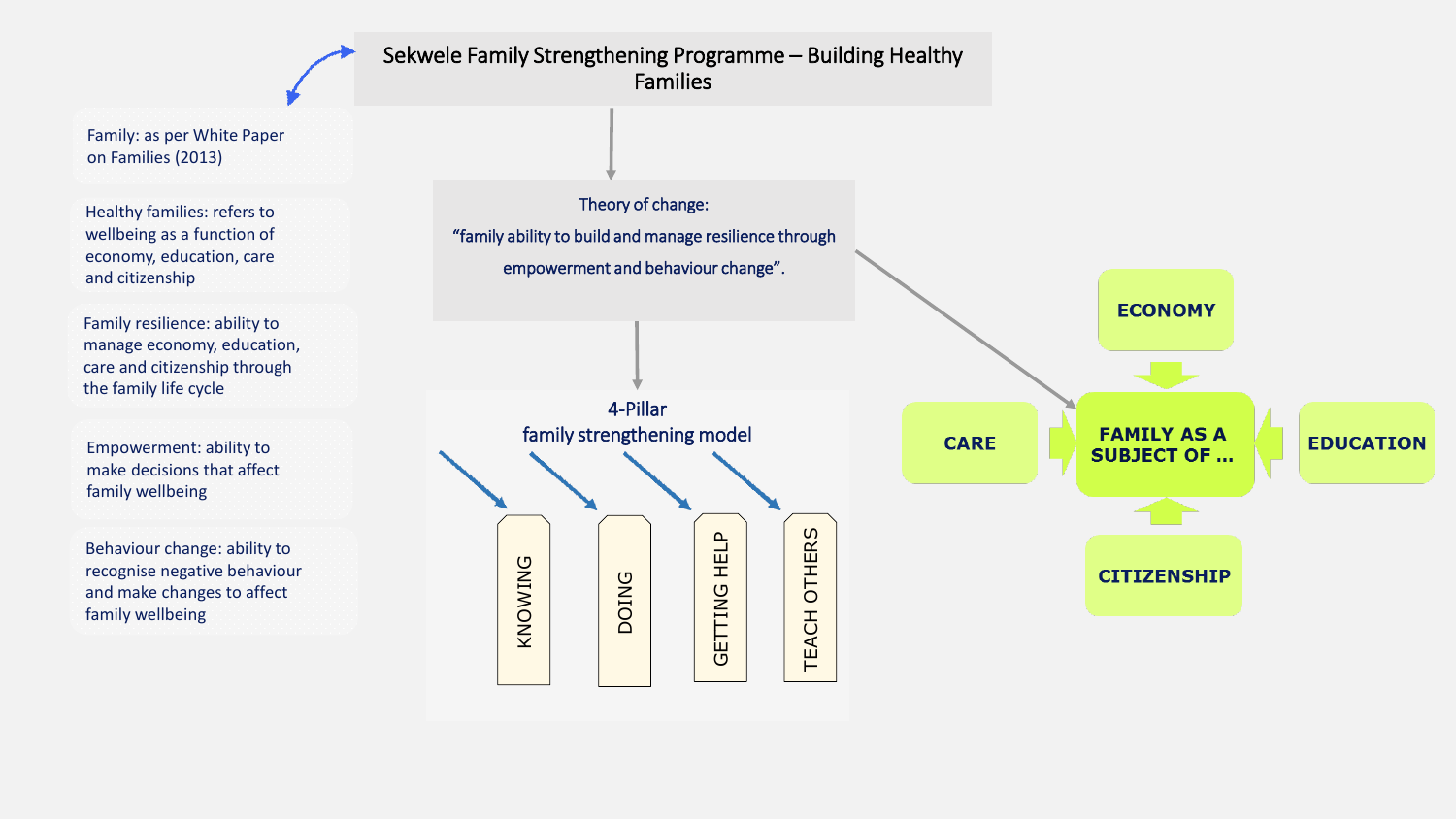# Conclusion:

The White Paper on Families 2013 and the NDP 2030 can only be achieved if there is a clear focus on implementing government policy through the lens of the family.

The CPLO, the CBC, dioceses of the church, partners and stakeholders must implement and support a family approach ...

go beyond the silo approach, only spiritual needs, the paper approach ...

Sekwele: Building family resilience one household at a time!